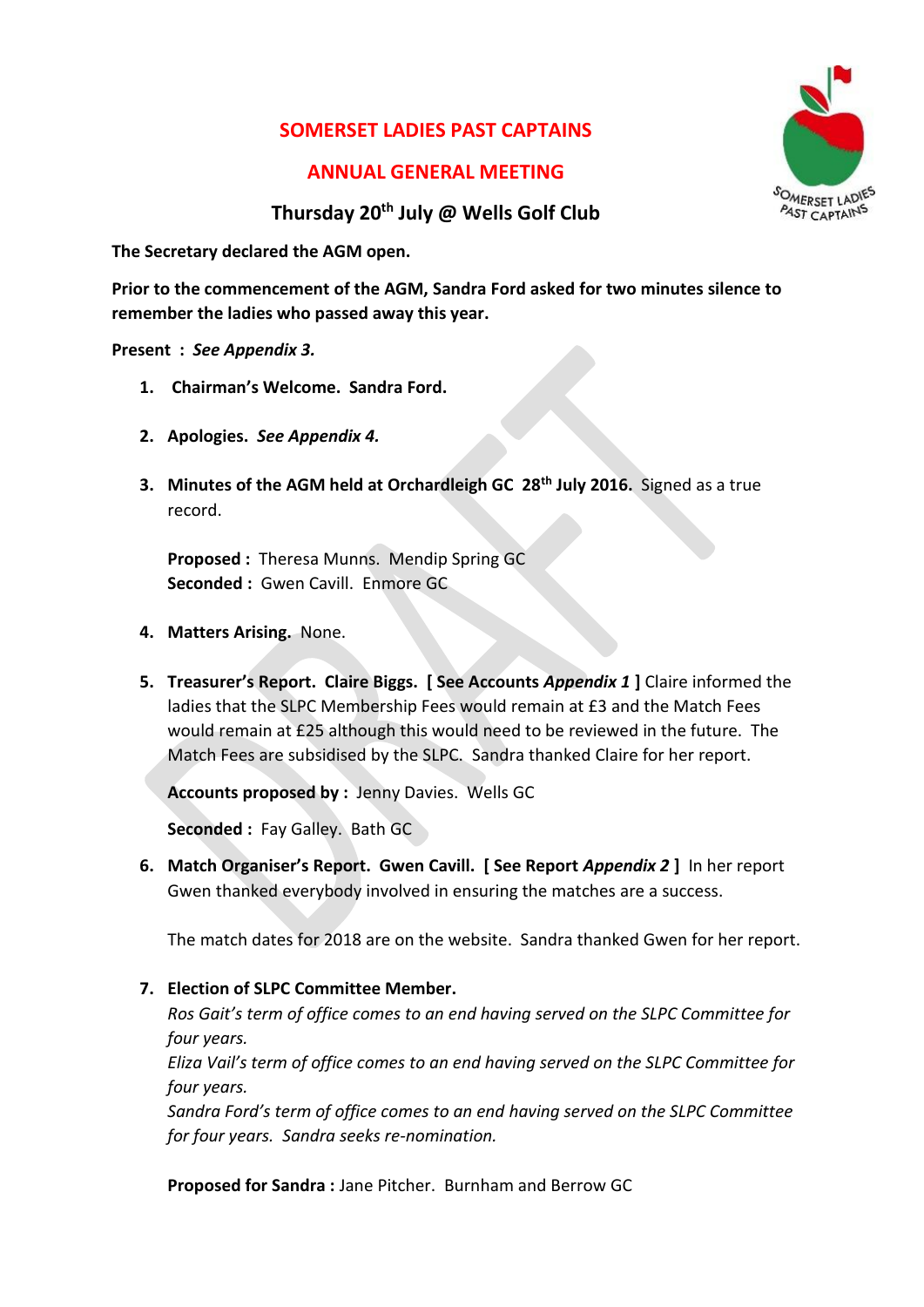**Seconded** : Everybody !

Nomination received from Linda Johnson, Wheathill GC **Proposed :** Sandra Ford. Long Sutton GC **Seconded :** Di Yates. Mendip Spring GC

Linda welcomed to the SLPC Committee.

Ros and Eliza were thanked for their input and work on the committee and thanked the committee in return for their help and support. Ros and Eliza were presented with a gift. Eliza reminded re the SLPC Team Event which will be held again at Meon Valley 20th –  $21^{st}$  May 2018. This will be on the website.

**AOB** Susie Gibbins, SLPC Kit Organiser, introduced the 'splendid' new line, royal blue fleeces to replace the sweatshirts, £16.50. Informed that the Kit List, prices and details on the website.

Sandra invited Liz Mettam, Wheathill GC, to step forward. Liz is a remarkable lady who still plays golf and will be celebrating her 90<sup>th</sup> birthday next month. Liz was presented with a bottle of wine.

### **The meeting closed at 5.30pm**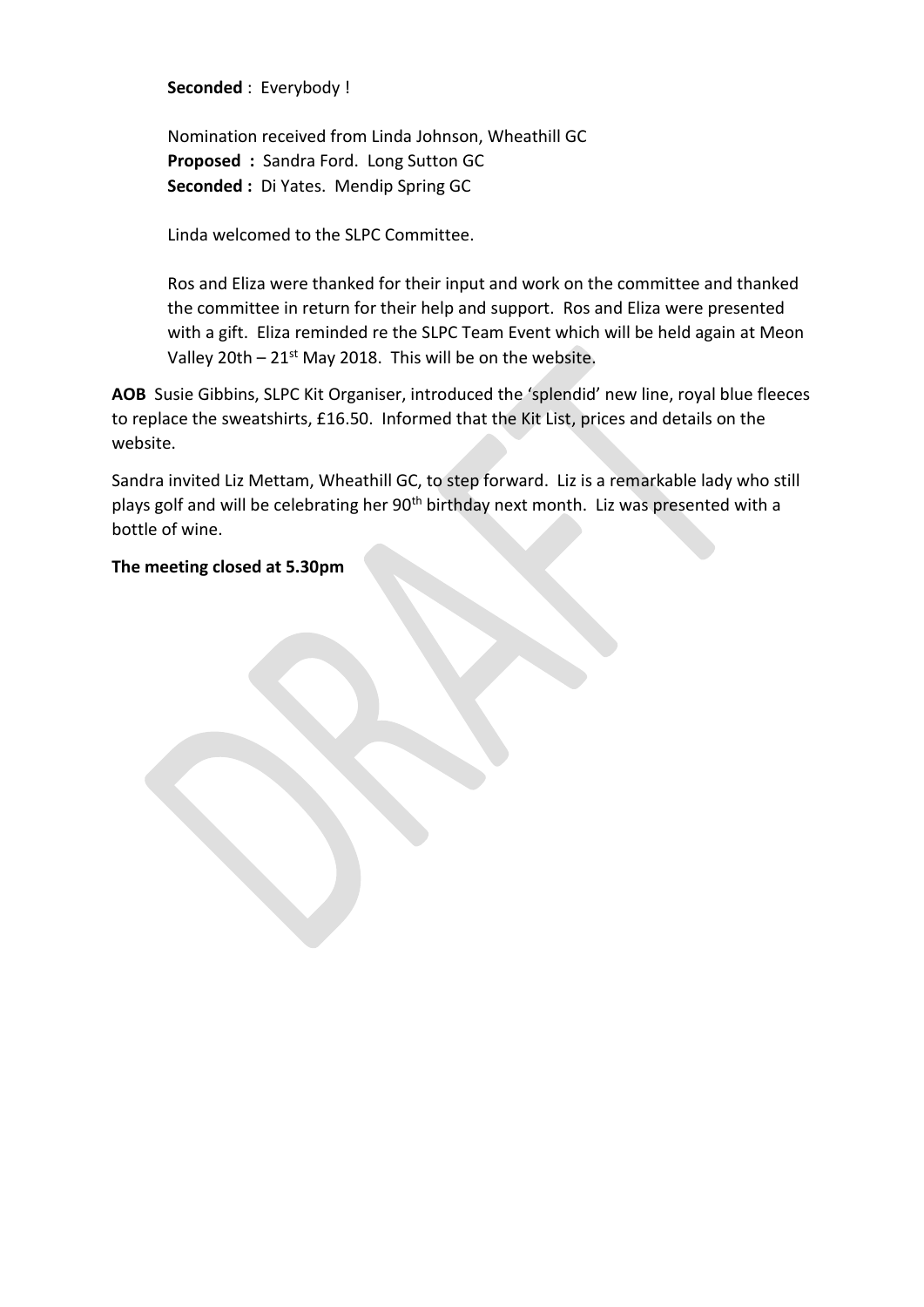

## **SOMERSET LADIES PAST CAPTAINS**

### **ANNUAL GENERAL MEETING**

# **Thursday 20th July 2017 at Wells GC**

## **Present**

| <b>NAME</b>            | <b>CLUB</b>                  |  |  |
|------------------------|------------------------------|--|--|
| <b>Ros Gait</b>        | <b>Burnham and Berrow GC</b> |  |  |
| <b>Claire Blggs</b>    | Isle of Wedmore GC           |  |  |
| Sandra Ford            | Long Sutton GC               |  |  |
| Eliza Vail             | Long Sutton GC               |  |  |
| <b>Susie Gibbins</b>   | Clevedon GC                  |  |  |
| <b>Gwen Cavill</b>     | <b>Enmore Park GC</b>        |  |  |
| Di Yates               | <b>Mendip Spring GC</b>      |  |  |
| <b>Theresa Munns</b>   | <b>Mendip Spring GC</b>      |  |  |
| <b>Elaine Morgan</b>   | Clevedon GC                  |  |  |
| <b>Hilary Dennes</b>   | Long Sutton GC               |  |  |
| Connie Stolworthy      | Long Sutton GC               |  |  |
| Norma Smith            | Saltford GC                  |  |  |
| Janette Stewart        | <b>Wheathill GC</b>          |  |  |
| Polly Williams         | Wells GC                     |  |  |
| Jenny Davis            | <b>Wells GC</b>              |  |  |
| Sue Ovland             | <b>Wheathill GC</b>          |  |  |
| <b>Molly Shire</b>     | <b>Wheathill GC</b>          |  |  |
| <b>Helen Wormald</b>   | <b>Stockwood Vale GC</b>     |  |  |
| <b>Heather Saxton</b>  | <b>Enmore Park GC</b>        |  |  |
| <b>Wendy Homer</b>     | <b>Weston Super Mare GC</b>  |  |  |
| Lesley Organ           | Saltford GC                  |  |  |
| Fay Galley             | <b>Bath GC</b>               |  |  |
| Jenny Hobbs            | <b>Bath GC</b>               |  |  |
| Sarah Champion         | <b>Burnham and Berrow GC</b> |  |  |
| Jane Pitcher           | <b>Burnham and Berrow GC</b> |  |  |
| Sue Sokol              | Worlebury GC                 |  |  |
| Janet Jamieson         | <b>Worlebury GC</b>          |  |  |
| <b>Maxine Gardiner</b> | <b>Worlebury GC</b>          |  |  |
| Michelle James         | <b>Worlebury GC</b>          |  |  |
| Janet Fear             | <b>Worlebury GC</b>          |  |  |
| Linda Johnson          | Wheathill GC                 |  |  |
| Liz Mettam             | <b>Wheathill GC</b>          |  |  |
|                        |                              |  |  |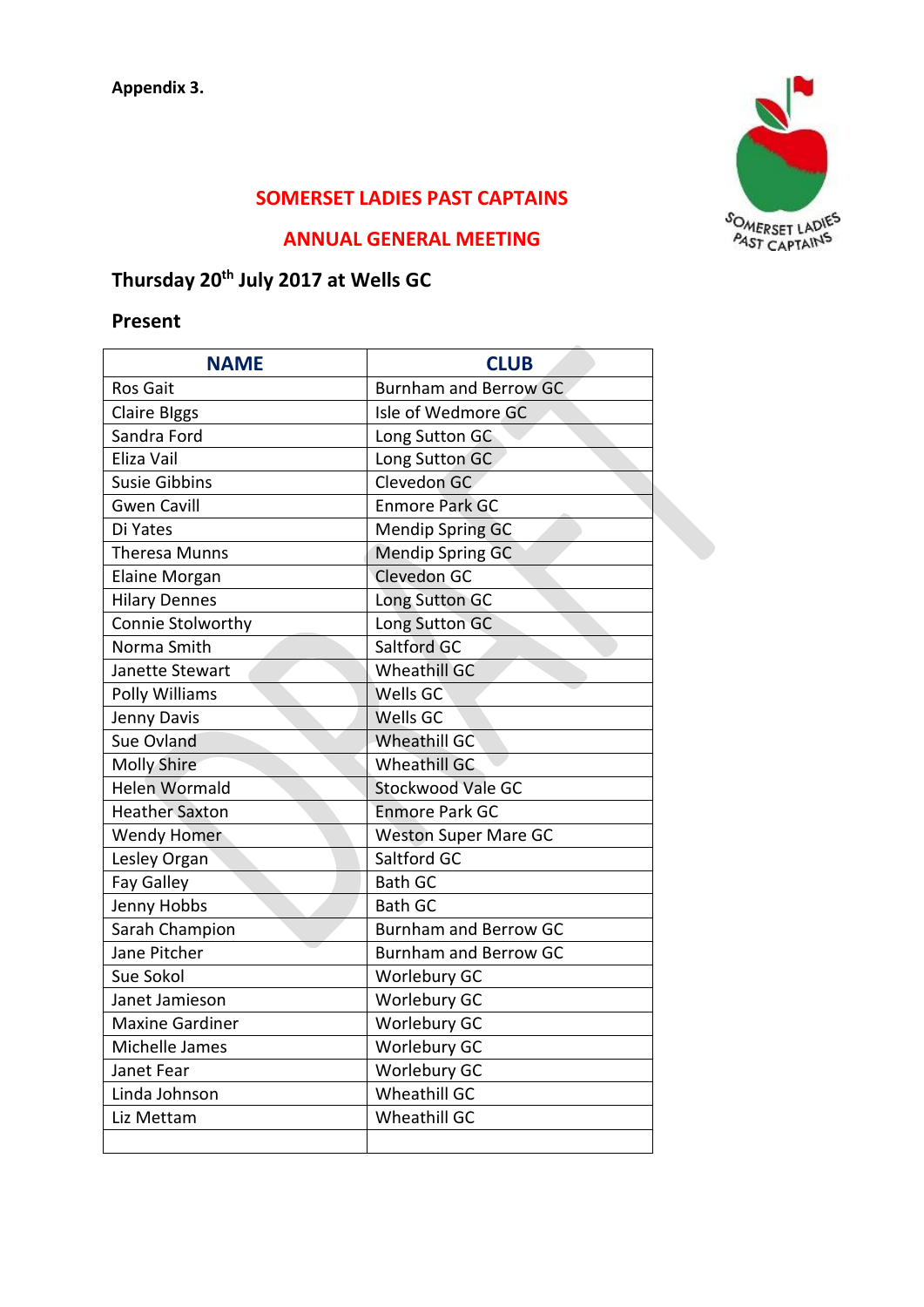

**Appendix 2.**

## **SOMERSET LADIES PAST CAPTAINS**

## **ANNUAL GENERAL MEETING**

# **Thursday 20th July 2017 at Wells GC**

## **Apologies.**

| <b>NAME</b>            | <b>CLUB</b>                  |  |
|------------------------|------------------------------|--|
| Sally Dymock           | <b>Enmore Park GC</b>        |  |
| <b>Denise Burton</b>   | <b>Mendip Spring</b>         |  |
| Carol Jackson          | Isle of Wedmore GC           |  |
| <b>Maggs Willetts</b>  | Isle of Wedmore GC           |  |
| Lesley Wicking         | Clevedon GC                  |  |
| <b>Juliet Hagley</b>   | Clevedon GC                  |  |
| Jackie Bull            | <b>Enmore Park GC</b>        |  |
| Pat Adams              | Saltford GC                  |  |
| <b>Pat Marshall</b>    | Saltford GC                  |  |
| <b>Yvonne Bate</b>     | <b>Mendip Spring GC</b>      |  |
| <b>Ruth Skirrow</b>    | <b>Mendip Spring</b>         |  |
| Pauline Thorogood      | <b>Burnham and Berrow GC</b> |  |
| <b>Lesley Matthews</b> | <b>Bath GC</b>               |  |
| Anita Bye              | <b>Bath GC</b>               |  |
| <b>Ros Williams</b>    | Long Sutton GC               |  |
| Sheena Smith           | Long Sutton GC               |  |
| Jean Wild              | Saltford                     |  |
| Pam Street             | Saltford GC                  |  |
| Carolyn Stait          | <b>Burnham and Berrow GC</b> |  |
| Val Radnedge           | Saltford GC                  |  |
| Meryl Williams         | Saltford GC                  |  |
| Jan Scilly             | Saltford GC                  |  |
| <b>June Mills</b>      | Saltford GC                  |  |
| <b>Eileen BInding</b>  | <b>Enmore Park GC</b>        |  |
| <b>Julia Nuttall</b>   | <b>Burnham and Berrow</b>    |  |
| <b>Julia Anniss</b>    | <b>Enmore Park</b>           |  |
| <b>Gillian Barry</b>   | <b>Burnham and Berrow</b>    |  |
| <b>Isabella Swift</b>  | Worlebury                    |  |
|                        |                              |  |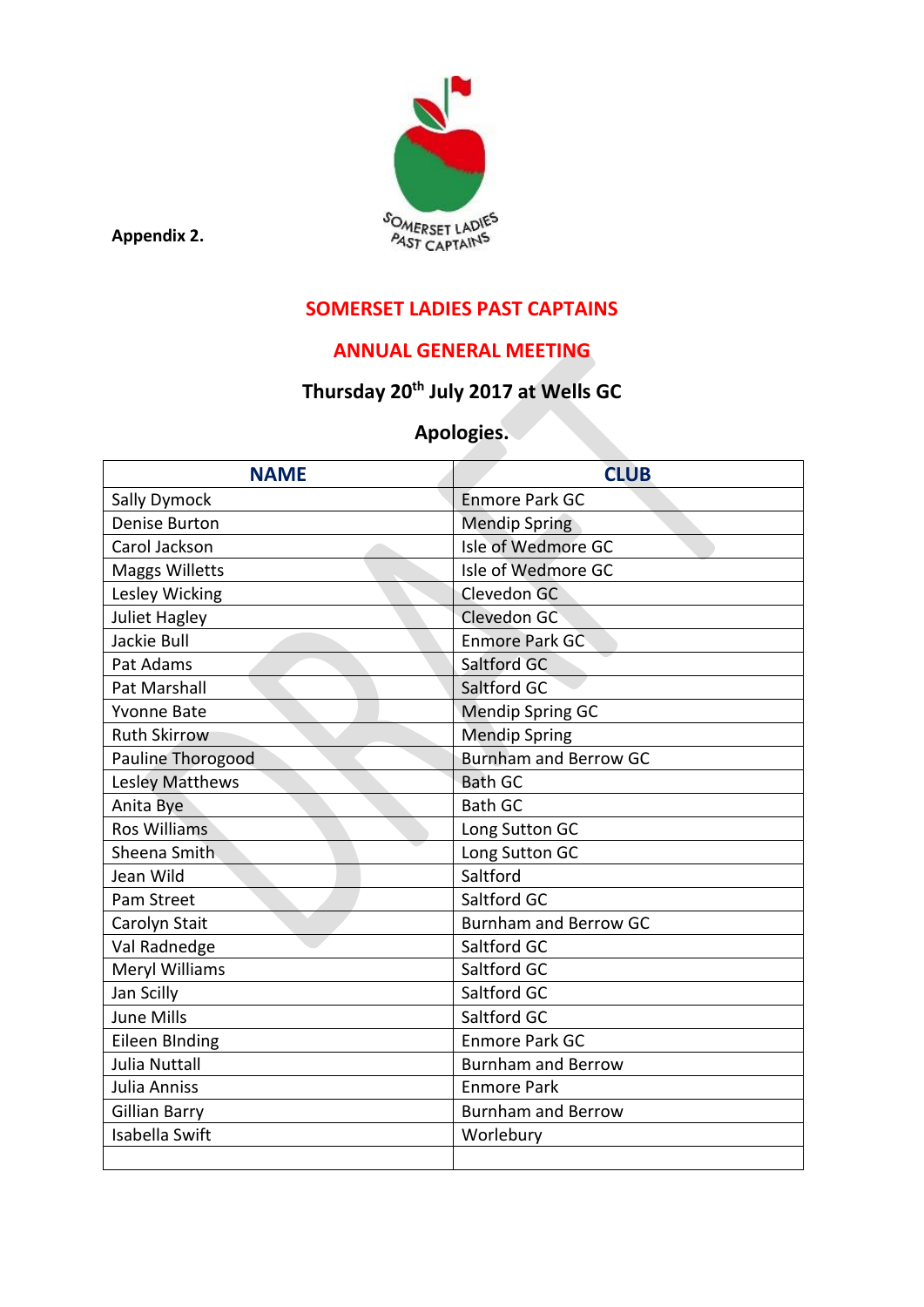

**Appendix 4.**

## **Report for 2017 SLPC AGM**

## **Match Organiser Report Gwen Cavill**

### **Introduction**

I would like to start my report by saying a big thank you to everyone for committing to the SLPC matches – without your continued support we would not be able to field a team.

The SLPC committee is amazing always there to support me and offer guidance when needed.

To all the SLPC delegates who respond to my requests for information especially about availability – thanks for doing this electronically it makes my job so much more manageable.

My last thanks are to all the players who offered availability and kept the dates securely in the diary and let us know if plans had changed – this was so helpful. Thank you to everyone.

#### **Match Report**

#### **Results of matches so far**

| <b>Match</b>                       | <b>Result</b>   |
|------------------------------------|-----------------|
| Somerset v Cornwall 10 April 2017  | Halved 4 and 4  |
| Somerset v Dorset 11 May 2017      | Lost 51/2 -21/2 |
| Somerset y Gwent 19 June 2017      | Lost 5 and 3    |
| Somerset v Devon 29 June 2017      | Lost 6 and 2    |
| Somerset v Hampshire 6 July 2017   | Won 5 and 3     |
| Somerset v Wiltshire 3 August 2017 | To be played    |
| Somerset v Men's Past Captain 21   | To be played    |
| August 2017                        |                 |
| Somerset v Gloucestershire 4       | To be played    |
| September 2017                     |                 |

What has struck me from match reports so far is the welcome we receive from other counties and the high energy and fun we have with our matches. Our home venues have been wonderful